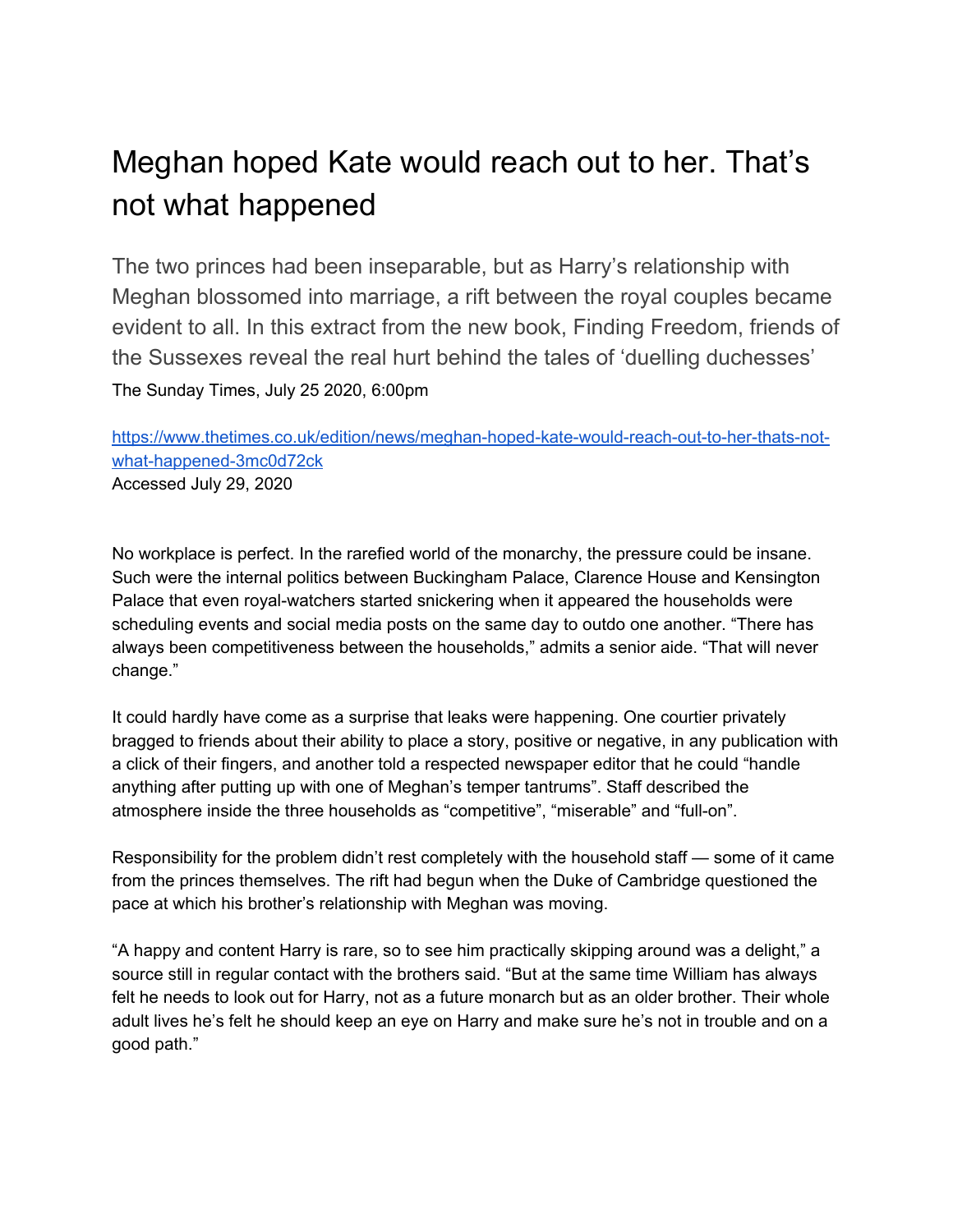Back when Meghan and Harry were dating, William, having met Meghan only a handful of times, wanted to make sure the American actress had the right intentions. "After all, these are two brothers that have spent their whole lives with people trying to take advantage of them," the source said. "They've both developed a radar to detect that type of person, but as William didn't know a whole lot about Meghan, he wanted to make sure Harry wasn't blindsided by lust."

Some members of staff were whispering words of alarm into the Duke of Cambridge's ear. Meghan was totally foreign to this group of advisers, who could sometimes be even more conservative than the institution they guarded.

This was the backdrop when William sat down with his brother to discuss his relationship with Meghan.

"Don't feel you need to rush this," William told Harry, according to sources. "Take as much time as you need to get to know this girl."

In those last two words, "this girl", Harry heard the tone of snobbishness that was anathema to his approach to the world. During his 10-year career in the military, outside the royal bubble, he had learnt not to make snap judgments about people based on their accent, education, ethnicity, class or profession.

Also, to remove Meghan from the equation, Harry was tired of the dynamic that had become established between him and his older brother. There had come a point when Harry no longer felt as though he needed looking after. There was a thin line between caring and condescending. Just because he went about his life differently from his brother didn't make it wrong.

William may have felt he was acting out of concern, but Harry was offended that his older brother still treated him as if he were immature. "Harry was pissed off," another source said. "Pissed off that his brother would ask such a thing. Some felt it was an overreaction. But then, this sums them up as people — William, the calm and rational one, and Harry, who can't help but take things far too personally."

"Harry has a heart of gold, but he's incredibly sensitive," a longtime family friend said.

Though another friend added: "Harry could see through William's words. He was being a snob."

Harry was taken aback, even angry, despite the fact that William was simply looking out for his brother. He didn't really know Meghan yet. William was concerned that Harry had isolated himself from many of their old friends. "But perhaps he just didn't want to accept that Harry had grown up and become his own man," said a source.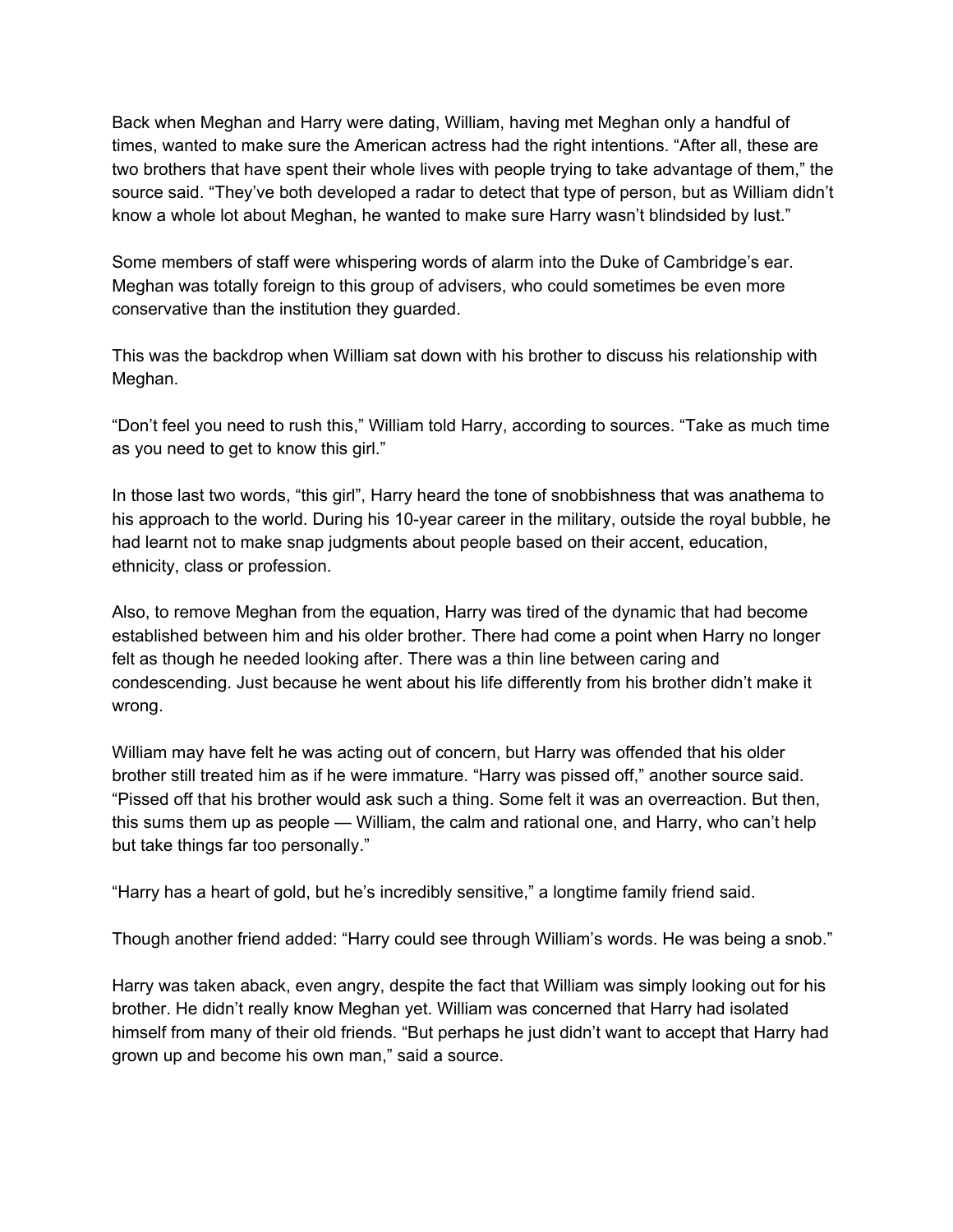At least two other family members also voiced concerns to each other over the pace at which Harry's relationship had moved. Meghan had often been the topic of conversation and gossip among them. When she arrived in the prince's life, one senior royal referred to the American actress as "Harry's showgirl". Another told an aide, "She comes with a lot of baggage". And a high-ranking courtier was overheard telling a colleague, "There's just something about her I don't trust."

Harry was "aware of the talk", a close friend of his said. "He's extremely protective of Meghan. He understands that a lot of people are against them, and he will do everything he can to keep her safe and away from getting hurt — even if that means distancing himself from those people."

Harry didn't care what his family thought or said. "Nothing was going to get in the way of his happiness," a source close to Harry and Meghan said. "He knew Meghan was right for him. Their love was real, and their feelings for each other were genuine. Everything else was noise."

In the months after William talked to Harry about the relationship, the two hardly spoke. The brothers went from always making time for each other to spending barely any time together. Harry had always loved popping across the grounds of the palace to see George and Charlotte, bringing them gifts that included an electric SUV for his nephew and a tricycle for his niece. But those visits had come to a virtual halt by the summer of 2017. In fact, Harry had spent less time with Prince Louis than the others because of the growing tension between him and his brother after Louis's birth on April 23, 2018. The distance came from both directions. Harry spent less time going over to see the children, but the invitations from William and Kate were the first to dry up.

Though it was not necessarily her responsibility, Kate did little to bridge the divide. She was fiercely loyal to her husband and his family.

Once Harry and Meghan were married, the gap between the brothers only widened. William and Kate's feelings seemed obvious to the Sussexes that summer and beyond. Among all the friends and family Harry and Meghan hosted at their house in Oxfordshire between May 2018 and March 2019, the Cambridges failed to visit. "The invite was there," a source said.

It was a far cry from how Harry had envisioned his future. The younger prince once told a friend that he had an image of getting married and spending time with William and Kate, the two couples together, their children best friends.

The friction between the brothers was one of several reasons Harry wanted to base his family in Windsor. "He wanted to get away from the goldfish bowl that was Kensington Palace," a source said. "Everywhere you turn, you're surrounded by staff and family. He was at a point in his life where he was working with his brother, doing the foundation with his brother and living by his brother. It was too much."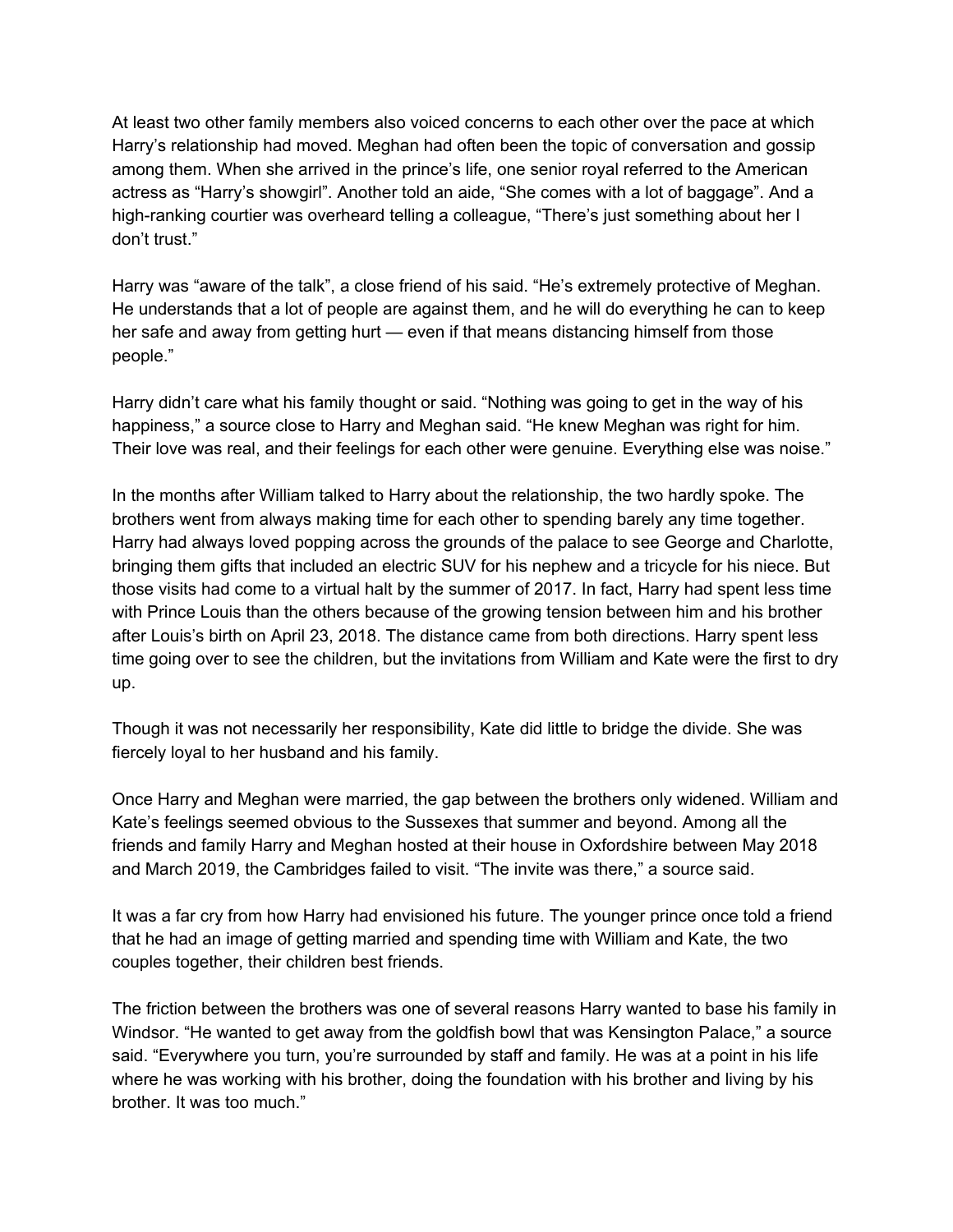High-ranking aides across all three royal households were so alarmed by the press coverage and speculation on social media about a rift between the brothers and their wives that they began openly discussing the impact it could have on the monarchy if things weren't righted.

The Duke and Duchess of Sussex will move to Frogmore Cottage on the Windsor estate early next year as they prepare for the arrival of their first child," the palace announced in November 2018 of their new home, a stone's throw from Windsor Castle and just yards from Frogmore House, where they had held their wedding reception and engagement photoshoot. "Windsor is a very special place for their royal highnesses and they are grateful that their official residence will be on the estate."

Frogmore was perfect for Harry and Meghan, given its connection to Windsor — but it wasn't next door to William and Kate and their children. That was enough to set off the narrative of "Duelling duchesses" that took flight two days later.

Refusing to address incorrect rumours only reinforced them. Traditionally, the palace has had no comment when it comes to rumours, but the Sussexes felt it wasn't afraid to bend the rules if it was to correct a story about higher-ranking family members. (Case in point: a spokesman went on the record in July 2019 to deny claims by a cosmetic clinic that Kate had had "baby Botox".) Harry and Meghan were frustrated by this approach.

Meghan would agree with the assessment that the duchesses were not the best of friends. Their relationship hadn't progressed much since she was Harry's girlfriend. Although Meghan might have understood Kate's wariness to strike up a meaningful friendship, they were still no closer by the time she was a fellow senior working member of the royal family and the wife of William's brother. Flowers for her birthday were nice, but Meghan would far rather have had Kate check in on her during the most difficult times with the press.

But they were not at war with each other either. There were awkward moments, such as the day the women happened to cross paths at Kensington Palace (in early 2017, when Harry and Meghan were still only dating), and although both were heading out to go shopping — in the same street — Kate went in her own Range Rover. The truth was that Meghan and Kate just didn't know each other that well. Although some aides claimed at the time that they "talked and texted regularly", by the time of Harry and Meghan's wedding the sisters-in-law had spent only a handful of occasions together.

At the outset of her romance with Harry, Meghan had fully expected Kate to reach out and give her the lie of the land on everything an outsider to the Firm needed to know. But that was not how things turned out. Meghan was disappointed that she and Kate hadn't bonded over the position they shared, but she wasn't losing sleep over it. According to a source, Kate felt they didn't have much in common "other than the fact that they lived at Kensington Palace".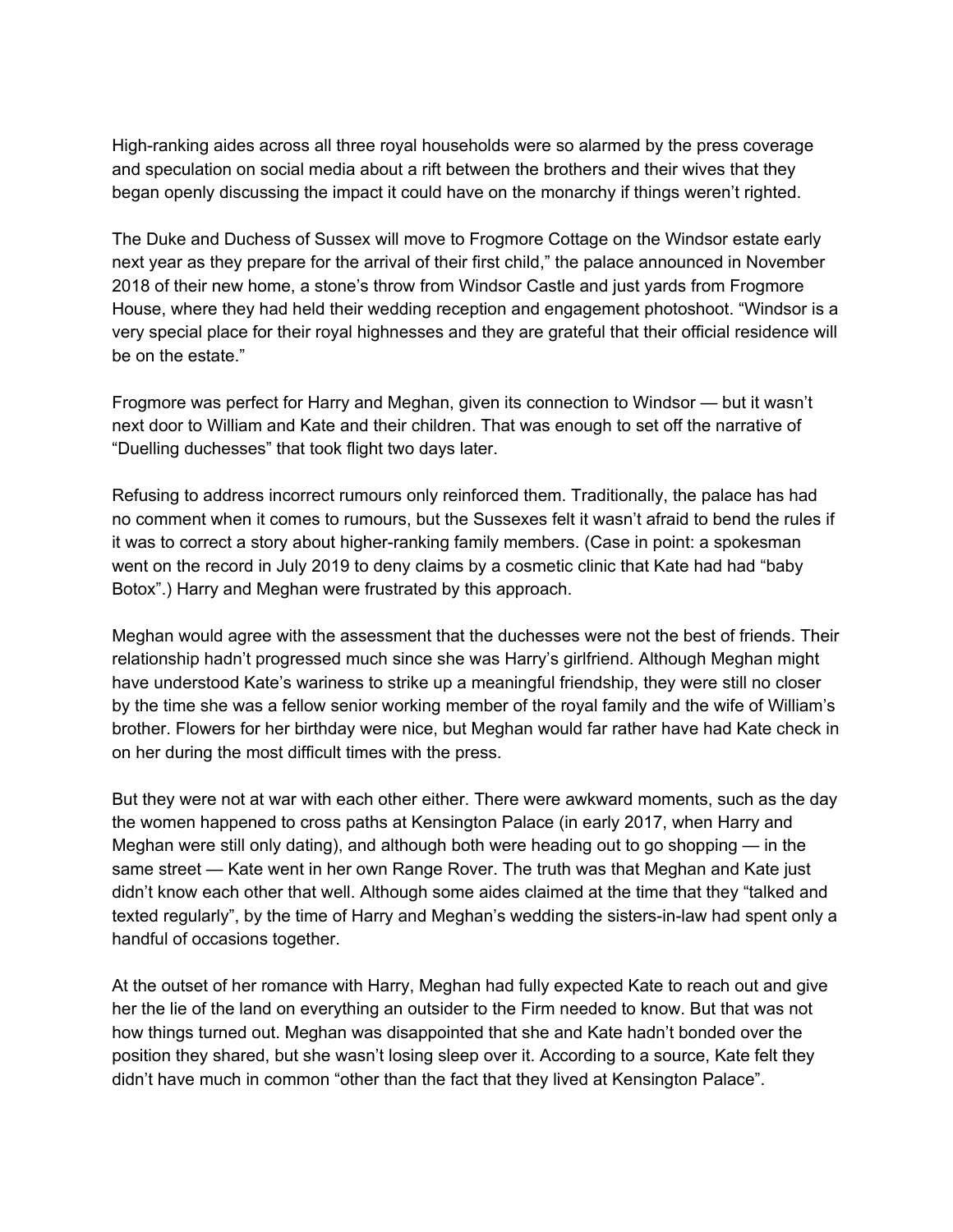The press continued to save its harshest criticism for Meghan. One story had a "furious" Kate intervening after Meghan "bollocked" a member of her staff. The Kensington Palace staff member was rumoured to be the deputy communications secretary, Katrina McKeever, who had left the palace after five years to explore new opportunities. Even Kensington Palace didn't understand the bizarre story. McKeever left on a good note with the Sussexes, who sent her a handwritten letter and huge floral arrangement when she left.

She felt that women of colour like her were labelled demanding or aggressive It was open season on Meghan, with many looking for anything and everything to criticise. "Duchess Different," a close friend of Meghan's said. "That's what people have a problem with. She's the easiest person in the world to work with. Certain people just don't like the fact she stands out."

"This is a script that wrote itself as soon as you knew that an American actress was coming into the royal family," another aide added.

Meghan felt as though some of the commentary and tabloid stories were more than a culture clash; they were sexist and prejudiced. If a man got up before dawn to work, he was applauded for his work ethic. If a woman did it, she was deemed difficult or "a bitch". The double standard was exacerbated when it came to successful women of colour, often labelled demanding or aggressive.

Racism takes a different form in the UK from in America, but there is no mistaking its existence and how ingrained it is. A major theme of racism in the UK centres on the question of who is authentically "British". It can come through in subtle acts of bias, micro-aggressions such as the palace staffer who told the biracial co-author of these words, "I never expected you to speak the way you do", or the newspaper headline "Memo to Meghan: we Brits prefer true royalty to fashion royalty". While the columnist was criticising Meghan for her Vogue editorials, there was another way to read it, which is that to be British meant to be born and bred in the UK — and be white.

## **Bridesmaid fitting was stressful but no one cried**

There were reports that, before the wedding, Meghan had left Kate in tears following a bridesmaid fitting for Princess Charlotte. "Kate had only just given birth to Prince Louis and was feeling quite emotional," a source said. There were reports that claimed Meghan's "strict demands" caused Kate to cry.

A source, who was at the mid-May wedding fitting and has never discussed before what really happened, said stories about tears have been "puzzling" to those who were present. "Some of the children weren't co-operating, and there was a lot going on. Everyone tried to help where they could, but it's never easy with kids at fittings. There were no tears from anyone. And in the end, the fitting was fine. Kate and Meghan were both a little stressed but professionals in the room, and there were other people there."